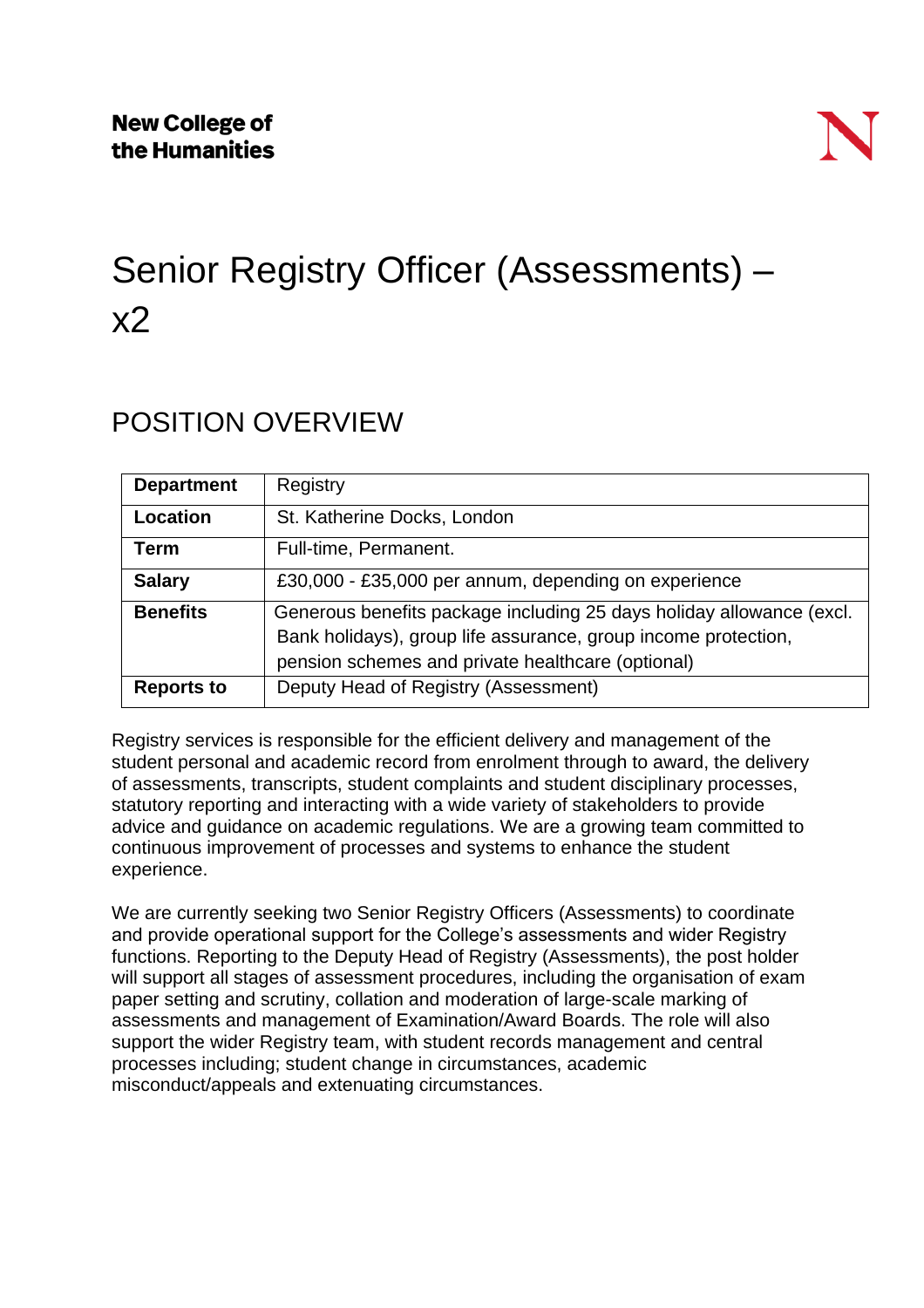## DUTIES AND RESPONSIBILITIES

- In collaboration with the Deputy Head of Registry (Assessment) [DHRA] ensure efficient and effective operations for assessments, providing high quality customer service.
- Responsible for a range of assessment administration duties across the full academic cycle including but not limited to; planning and organisation of assessment periods, collating assessment briefs and exam papers, coordinating marking and moderation for all courses, inputting and release of marks to students and staff, preparation of assessment data for Exam Boards, ensuring the smooth running of all assessments at the College.
- To manage and respond to student and faculty queries pre-assessment, during assessment and post-assessment periods and to resolve issues/problems/queries independently, escalating where necessary.
- In collaboration with the DHRA manage, schedule and participate in assessment scrutiny boards.
- To regularly liaise with Faculty Leads to coordinate the production of assessment material. Supporting with formatting and proof-reading; checking spelling, grammar, punctuation numbering of questions and labelling of answer options.
- Responsible for maintaining high standards of accuracy for student record and assessment record data across multiple systems, ensuring data processing meets agreed deadlines in order to deliver student and academic expectations.
- Undertake committee servicing responsibilities for relevant meetings such as College Assessment Boards, including production of agendas, assessment data reports, attendance records and secure distribution of papers and formal minute writing.
- Responsible for the training and scheduling of invigilators, internal and external.
- Coordinate and lead the administration of student misconduct cases, academic appeals, student complaints and extenuating circumstances processes and policies.
- Line management responsibility for relevant supporting roles within the team, including responsibility for performance management, structure of duties, succession planning and training of staff.
- Collaborate with other professional staff teams, such as Student Support and Development, Quality and Timetabling in the operational planning and scheduling of all assessments and wider Registry processes.
- Support the wider Registry team during peak periods (e.g. enrolment) to ensure all tasks are carried out and deadlines met.
- To manage the general Registry mailboxes ensuring that enquiries are fully responded to in a timely, clear and empathetic manner, investigating where necessary to resolve issues that may arise.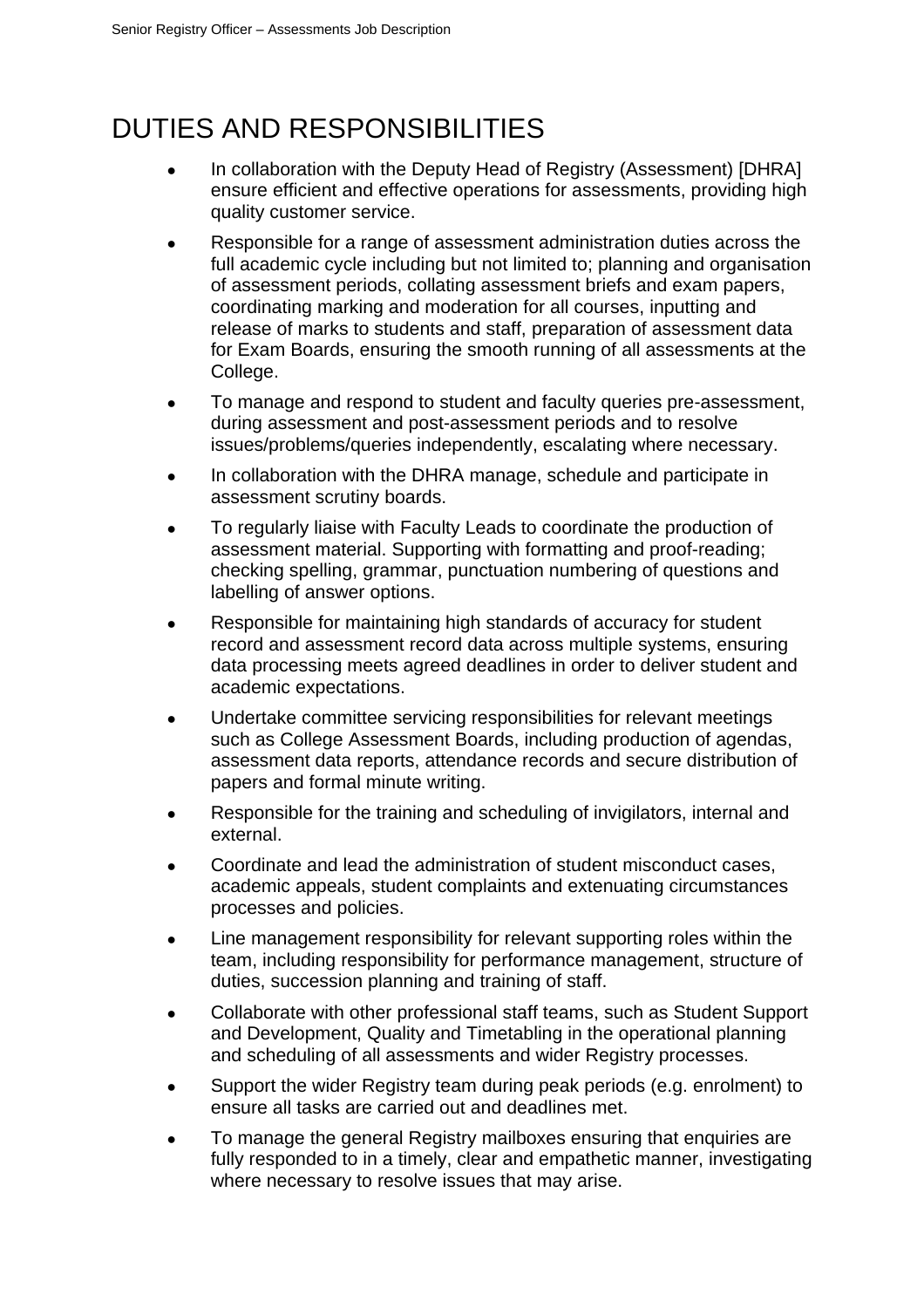• Understand, comply and advise staff and students on Registry processes, policies and systems; and proactively contribute to the continuous improvement of these.

### OTHER DUTIES

- Any other duties commensurate with the level of responsibility of this post, for which the post holder has the necessary experience and/or training and as instructed by the College.
- Work at weekends and outside of normal office hours will be required occasionally.
- Travel may be required.

#### ABOUT THE COLLEGE

Founded in 2012, New College of the Humanities at Northeastern has established itself as a prestigious higher education institution based in the heart of London. After becoming part of Northeastern University's global network in early 2019, the College has undergone a period of rapid growth, having been granted Taught Degree Awarding Powers in February 2020 and moving to new premises in 2021. NCH continues to grow taking in more students year on year, further expanding its courses, network and opportunities.

### PERSON SPECIFICATION CRITERIA

| <b>Qualifications</b>                                                                                                                                                             | Essential/D<br>esirable |  |
|-----------------------------------------------------------------------------------------------------------------------------------------------------------------------------------|-------------------------|--|
| Honours degree or equivalent relevant experience.                                                                                                                                 |                         |  |
| <b>Experience/Knowledge</b>                                                                                                                                                       |                         |  |
| Experience of working in Higher Education                                                                                                                                         |                         |  |
| Experience with the running of higher education assessments and<br>regulatory expectations associated with UK higher education                                                    |                         |  |
| Demonstrable experience of using student records management systems <sup>E</sup><br>to perform a range of administrative activities and functions across the<br>student lifecycle |                         |  |
| Proven track record of effective and results driven problem solving and<br>decision-making.                                                                                       |                         |  |
| Significant experience working with students from a range of social,<br>ethnic and cultural backgrounds.                                                                          |                         |  |
| Good understanding of GDPR, Equality Act and other legislation relevant<br>to student support.                                                                                    |                         |  |
| Line management experience and planning the workload of others.                                                                                                                   |                         |  |
| Experience of developing, documenting and effectively communicating                                                                                                               |                         |  |